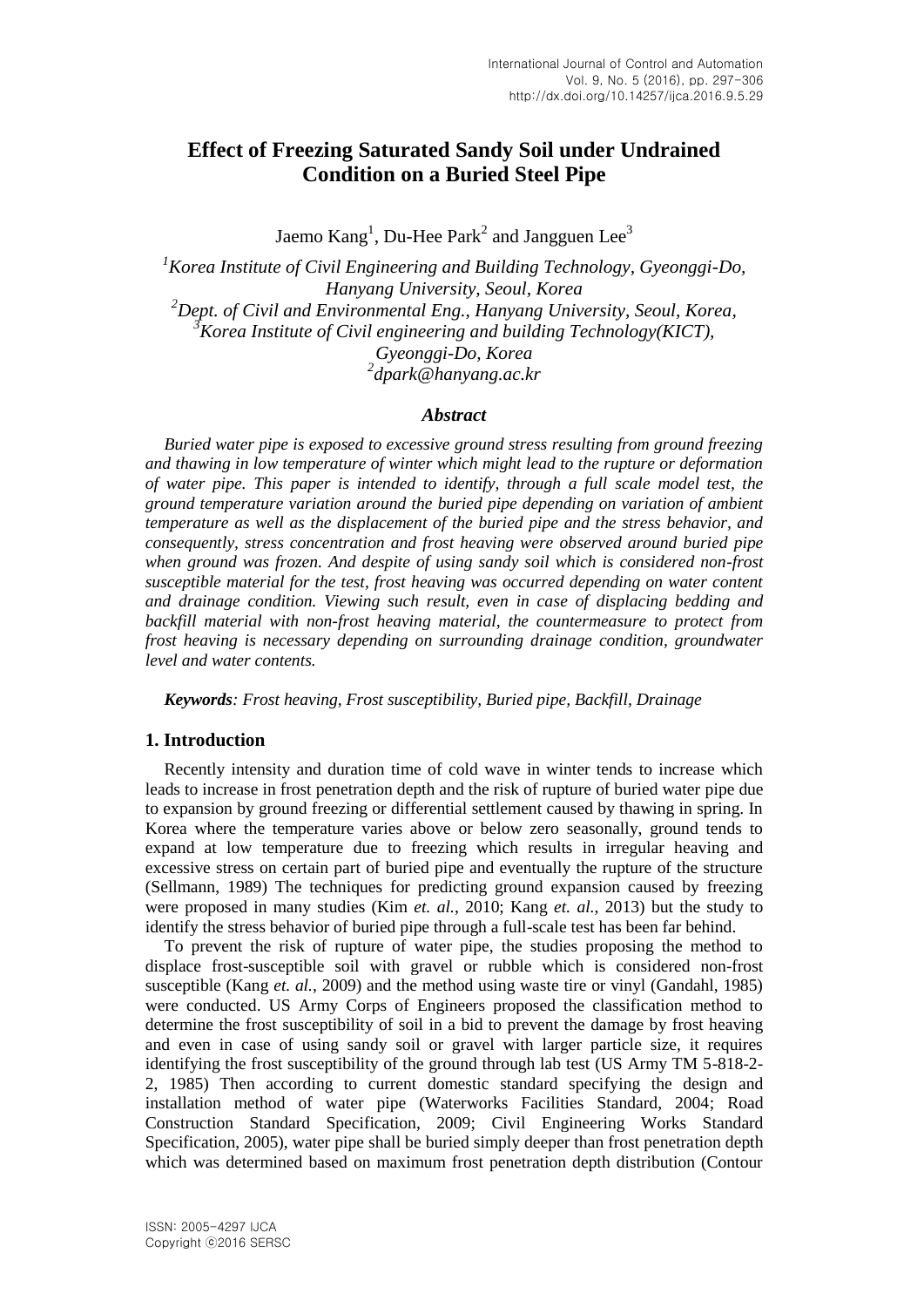Map) calculated according to the data measured nationwide during 1980∼1989 by National Construction Laboratory Institute, without incorporating such grounding freezing phenomenon as granular powder content, surrounding drainage, groundwater level and water contents.

Moser(1990) demonstrated that the maximum load on buried pipe when ground is frozen might increase twice the load at unfrozen condition and recommended the depth to be 30∼60cm below the frost line. Canadian water pipe design Guidelines(2004) indicates frost penetration depth is determined depending on various factors including soil type, water content, snow cover, snow pack and freezing index and pipe depth is affected by wet areas and thus the depth needs to be determined referring to successful similar cases, instead of design calculation.

For a full-scale model test conducted in this paper, 50mm diameter and 3mm-thick corrosion-resistant stainless steel (STKM500) was used and Jumunjin sand which is considered non-frost susceptible material was used as backfill material to make it similar with actual condition, referring to domestic pipe installation standard. To identify the occurrence of frost heaving depending on ground saturation and drainage condition despite of installation in compliance with current standard, effect on buried pipe was monitored under undrained condition at below zero temperature after saturating the specimen. Model test was conducted at large chamber and to maintain the temperature for test purpose, chamber was installed in freezing chamber separately.

# **2. Frost Heaving Test of Saturated Non-Frost Susceptibility**

# **2.1. Specimen**

When burying water pipe, the depth is determined based on maximum frost penetration depth or the threshold for ground freezing and non-frost susceptible material is used as backfill material. Sandy soil which is considered stable against frost heaving is generally used domestically.

Sandy soil has a larger particle spacing and thus has less effect by frost heaving by capillary phenomenon but still has a risk of frost heaving when contains granular power more than a certain level. Table 1 shows the possibility of frost heaving in even gravel or sandy soil defined to determine frost susceptibility according to COE's soil classification, depending on granular powder contents and in case of ground containing high granular powder contents, separate lab test shall be carried out to determine the frost susceptibility. Granular powder according to COE's criteria refers to soil containing the particles sized less than 0.02mm and the contents in weight percentage shall be considered.

# **Table 1. Soil Classification for Frost Heave Susceptibility (US Army TM 5- 818-2-2, 1985)**

| <i>Frost heave</i><br>susceptibility         | Soil type                                                                                      | Granular powder<br>$content(\%)$ | Unified soil<br>classification |  |
|----------------------------------------------|------------------------------------------------------------------------------------------------|----------------------------------|--------------------------------|--|
| <b>NFS</b>                                   | Gravels, Crushed stone,<br>Rock                                                                | $0 - 1.5$                        | GW, GP                         |  |
|                                              | Sands                                                                                          | $0-3$                            | SW, SP                         |  |
| <b>PFS</b>                                   | Gravels, Crushed stone,<br>Rock                                                                | $1.5 - 3$                        | GW, GP                         |  |
|                                              | Sands                                                                                          | $3-10$                           | SW, SP                         |  |
| NFS: Non Frost Susceptible<br>classification | PFS : Possible Frost Susceptible, but required laboratory test to determine frost design soils |                                  |                                |  |

In this paper, even in case of using sandy soil as backfill material after burying pipe, frost test was conducted to identify the effect of frost heaving when poor ground drainage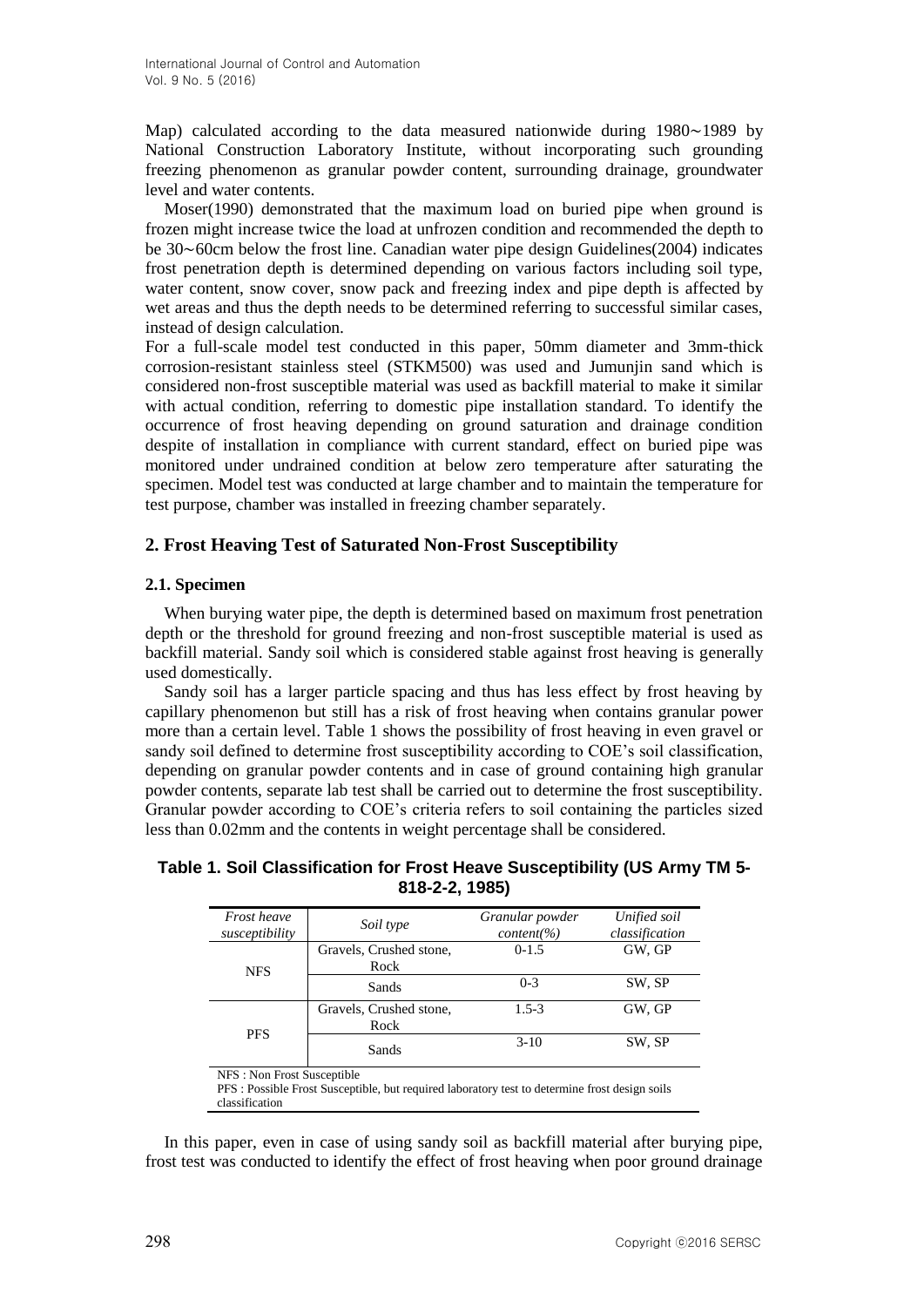was expected or groundwater level was high. The test material used was Jumunjin sand which was non frost susceptible and as indicated in Figure 1, particle distribution was concentrated on 0.3∼0.8mm. Material properties of the specimen is as Table 2 and was classified as SP according to unified soil classification system.



**Figure 1. Grading Curve of Jumunjin Sand**

**Table 2. Material Properties of Jumunjin Sand**

|                  | Gs   | emax  | emin  | D50  | <b>Cu</b> | Cc.  | USPS |
|------------------|------|-------|-------|------|-----------|------|------|
| Jumunjin<br>Sand | 2.65 | 0.992 | 0.596 | 0.56 | 1.53      | 0.94 | SP   |

### **2.2. Test Method and Result Analysis**

Test method proposed by Shin *et. al.*(2010) was applied to frost test. Frost test device comprises specimen container and measurement part including instrument to measure swelling pressure and frost heaving pressure. Specimen container can accommodate total 4 specimens and measurement part that has the holder to accommodate load cell to measure frost heaving pressure and KVDT to measure dwelling pressure and the temperature was measured by depth using temperature sensor. All data was measured at an hour interval.

The specimen used for frost heaving test was 100mm diameter and 200mm thick, compacted to 70% relative density and saturated, and was frozen by one-side temperature drop method to the bottom while maintaining -15℃ on top. To prevent the moisture from being discharged during test, bottom and side of mould was treated for waterproof. Figure 2 & 3 show the frost heaving test result with Jumumjin sand, indicating swelling by 3.84mm and frost heaving pressure 839.1 kPa. Despite the fact that the specimen was considered non-frost susceptible, frost heaving was monitored when saturated under undrained condition.



**Figure 2. Frost Heave Amount Change Depending on Time**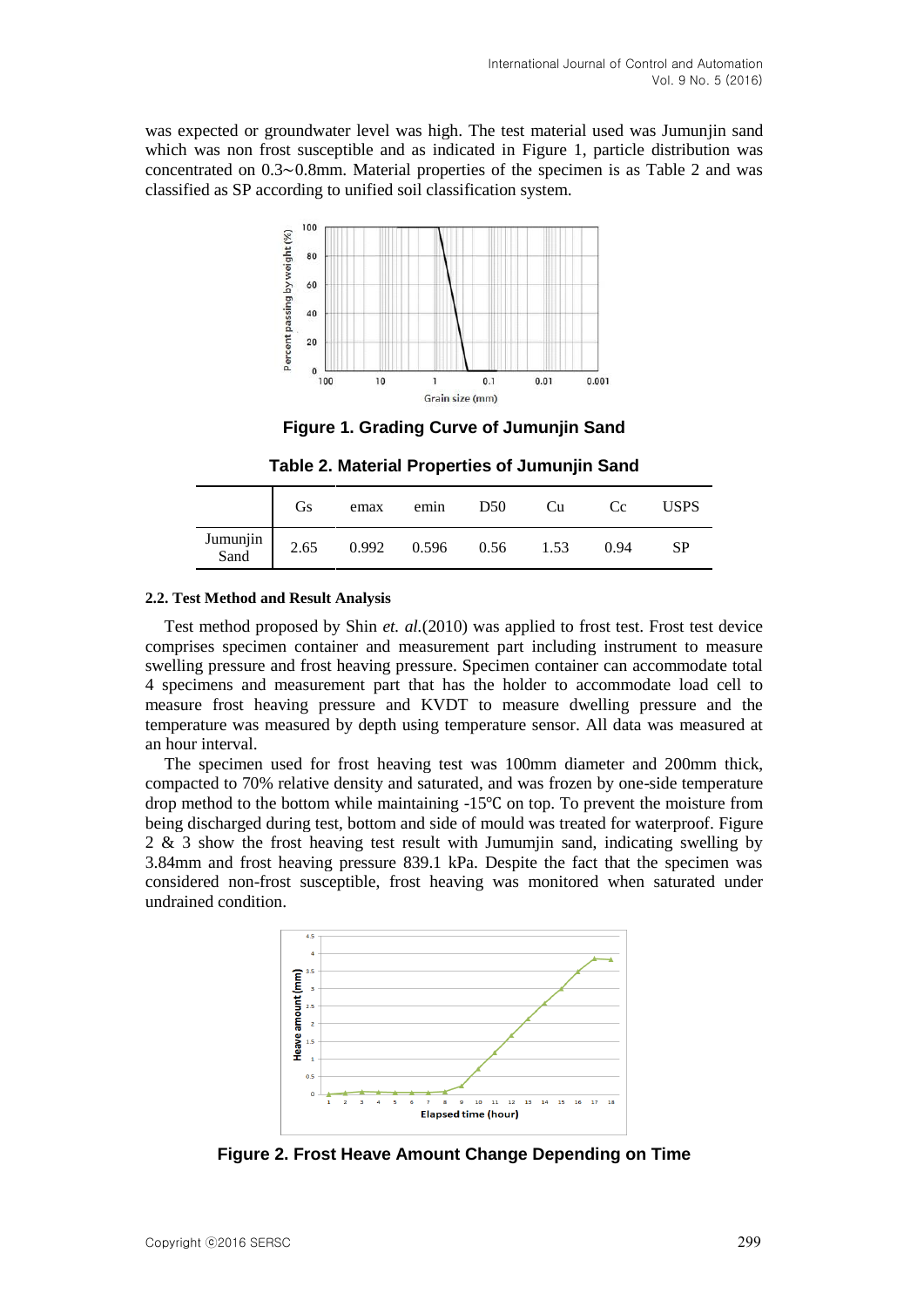International Journal of Control and Automation Vol. 9 No. 5 (2016)



**Figure 3. Frost Heave Pressure Change Depending on Time**

The result demonstrated the possibility of frost heaving at freezing temperature depending on groundwater flow, saturation level, surrounding drainage condition, irrespective of the particle size of backfill material. Thus, when using the backfill material which has similar properties as Jumunjin sand, consideration of frost heaving shall be made, if surrounding ground is undrained state or less than frost penetration depth.

### **3. A Full-Scale Model Chamber Test**

#### **3.1. Test Method**

A full-scale model test was conducted to identify the actual behavior of buried pipe in undrained and saturated non-frost susceptible ground.

The chamber was  $2 \text{ m} \times 2 \text{ m} \times 1.5 \text{ m}$  and was designed to withstand maximum 10 ton at -40℃ or below. To simulate the freezing temperature, the chamber was placed in freezing chamber which could adjust the temperature. Freezing chamber was 5.1m high, 5m wide, temperature range ±30℃with tolerance ±0.5.℃.

Figure 4 shows the section  $\&$  plan of chamber and diagram of internal temperature sensor. To simulate the unidimensional thermal conduction incorporating site condition, the bottom and the side of chamber was wrapped with 5cm-thick Styrofoam and then plastic vinyl was laid to prevent water leak before filling with sand up to 65cm high and spraying the water for saturation. After saturated, water contents was measured and after fixing corrosion-resistant stainless steel pipe (STKM500), 50mm diameter and 3mm thick, at both ends on sand, 15cm thick sand was laid again. Water content up to 15cm deep was 24.3%, void ratio 0.65 and relative humidity 80% while those less than 15cm deep were 24.7%, 0.66 and 77%, respectively (see Table 3) The specimen used for the test was same Jumunjin sand as frost heaving test.

| Ground condition               |                   | Moisture<br>content $(\% )$ | Void ratio | Unit weight<br>$(KN/m^3)$ | Relative<br>$density(\% )$ |
|--------------------------------|-------------------|-----------------------------|------------|---------------------------|----------------------------|
| Upper<br>layer<br>$(0-15cm)$   | Saturated<br>sand | 24.3                        | 0.65       | 15.88                     | 80                         |
| bottom<br>Layer<br>$(15-80cm)$ | Saturated<br>sand | 24.7                        | 0.66       | 15.78                     | 77                         |

**Table 3. Measured Initial Condition of the Specimen**

Freezing chamber temperature was set at–15℃ and the sensor was placed to measure temperature variation inside the specimen and strain gauge to monitor the behavior of buried pipe. The center of buried pipe was connected to LVDT by connection rod so as to monitor the strain of buried pipe directly.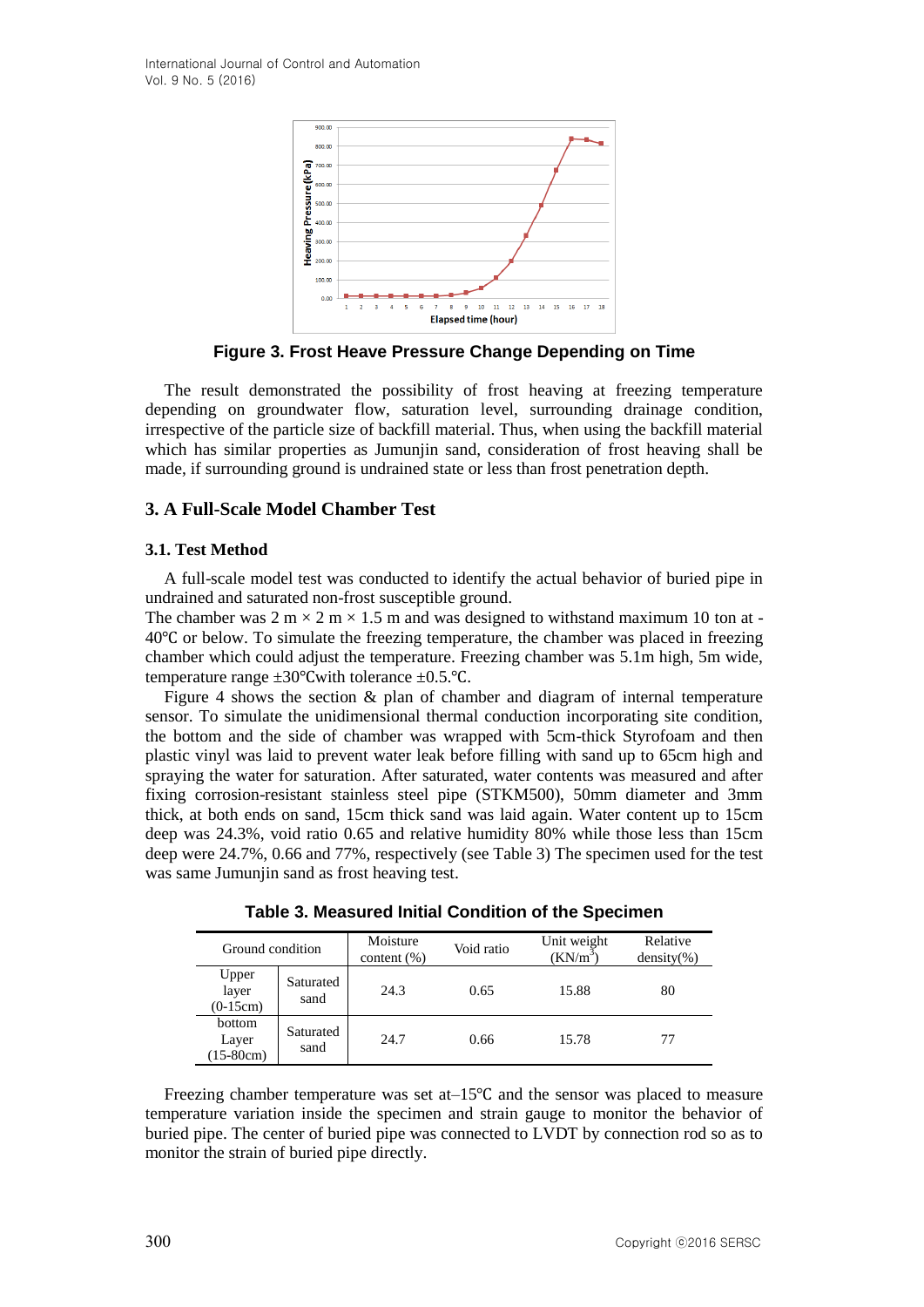International Journal of Control and Automation Vol. 9 No. 5 (2016)



(a) Cross-Sectional Diagram of Test Chamber



(b) Plane diagram of test chamber (c) Thermocouple attached bar

**Figure 4. Schematic Diagrams of Chamber Test**

### **4. Analysis of the Result**

#### **4.1. Temperature Distribution around Buried Pipe**

To monitor the ground temperature variation around buried pipe depending on freezing chamber, temperature sensors were placed on column at 15cm interval as seen in Figure. 4(c) so as to check the temperature variation by depth and temperature distribution depending on distance from buried pipe with the layout in Figure. 4(a) and Figure. 4(b). As a result of monitoring temperature variation around the chamber, no variation depending on distance was monitored but the depth. Temperature distribution by depth depending on freezing time at point A and D, the nearest arrays from the buried pipe (see Figure. 4(a)) is indicated in Figure 5.



**Figure 5. Temperature Distribution in the Specimen**

The temperature fell gradually for initial 24 hours from 12℃ to –15℃ and temperature variation in chamber was monitored while maintaining the temperature at –15℃. After monitoring ground temperature maintained a certain level in 550 hours, temperature was gradually raised to allow the ground starts thawing and the behavior of buried pipe was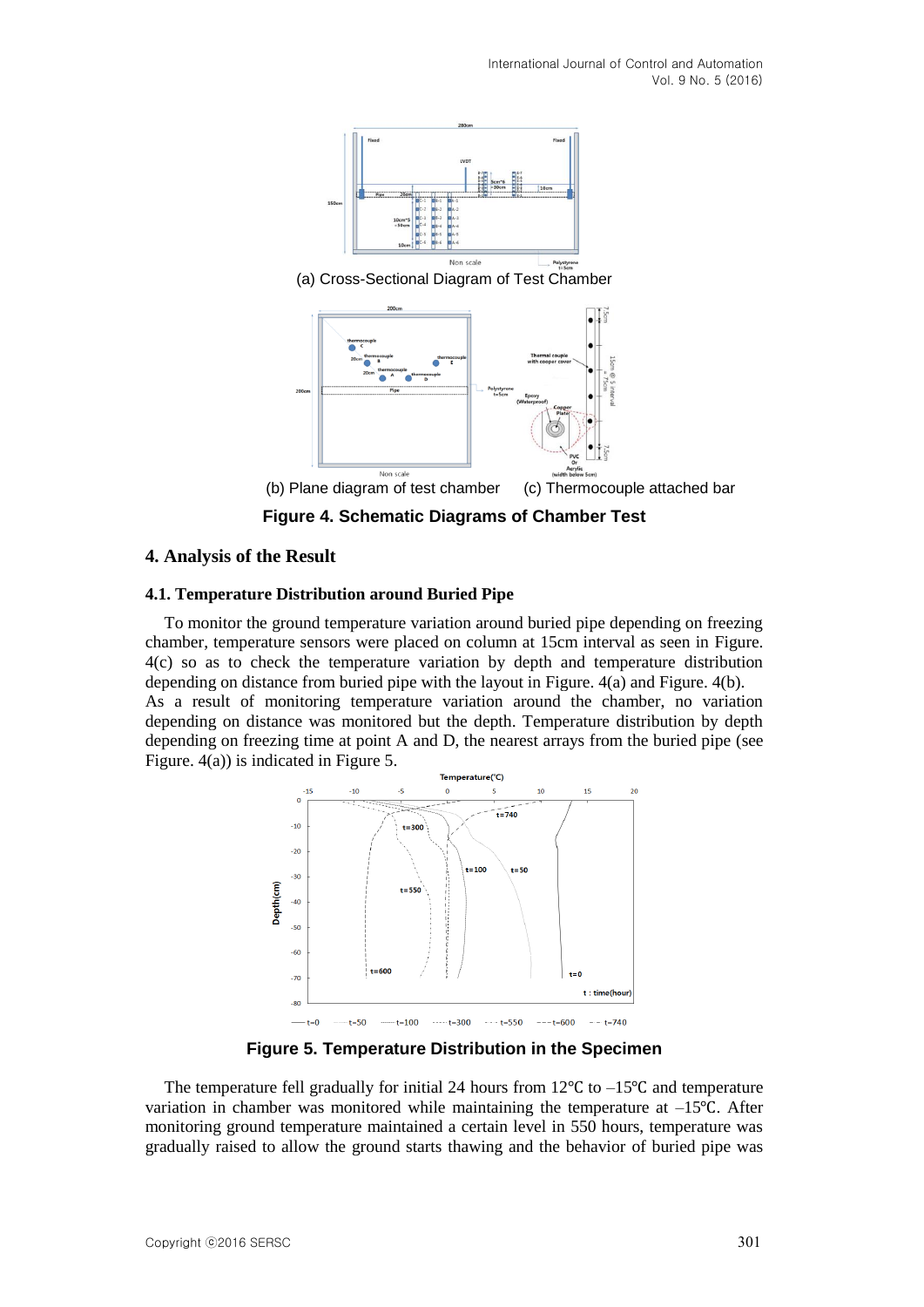### monitored for 1,000 hrs.

Frost penetration depth is dependent on temperature below 0 and duration time and freezing index obtained by quantifying it is used as design constant. Freezing index here refers to intensity of atmospheric temperature (below zero) and duration and cumulative effect which freeze the ground which is indicated in difference between maximum and minimum value on time curve for cumulative ℃․day (see Figure 6) When converting temperature condition realized in test into freezing index, 300 ℃·day is obtained. As such freezing index is similar with a 10-year intensity freezing index in Seoul and Gyeonggi area (KICT, 2013), it appears to be appropriate temperature in predicting the behavior of buried pipe depending on temperature in winter.



**Figure 6. Freezing Index and Freezing Duration**

Figure. 7 shows the variation in temperature and displacement at the pipe center. Temperature variation was based on average value measured by temperature sensor(D-1, E-1) placed at similar depth as buried pipe (Figure 4) While surrounding temperature dropped rapidly and maintained at a certain level due to phase change in pore water, displacement (heaving measured at mid-span) of buried pipe was monitored insignificant. As specimen temperature falls below zero when pore water phase change was finished, swelling occurred at the bottom of buried pipe leading to frost heaving.



**Figure 7. Temperature and Displacement at the Middle of the Buried Pipe**

Initial thawing began at point A where heaving of buried pipe becomes weak. After setting freezing chamber temperature at 15℃, thawing began from the top of specimen and as surrounding temperature was getting higher, thawing began increasing (point B) and after setting freezing chamber temperature at –15℃, freezing began from the top of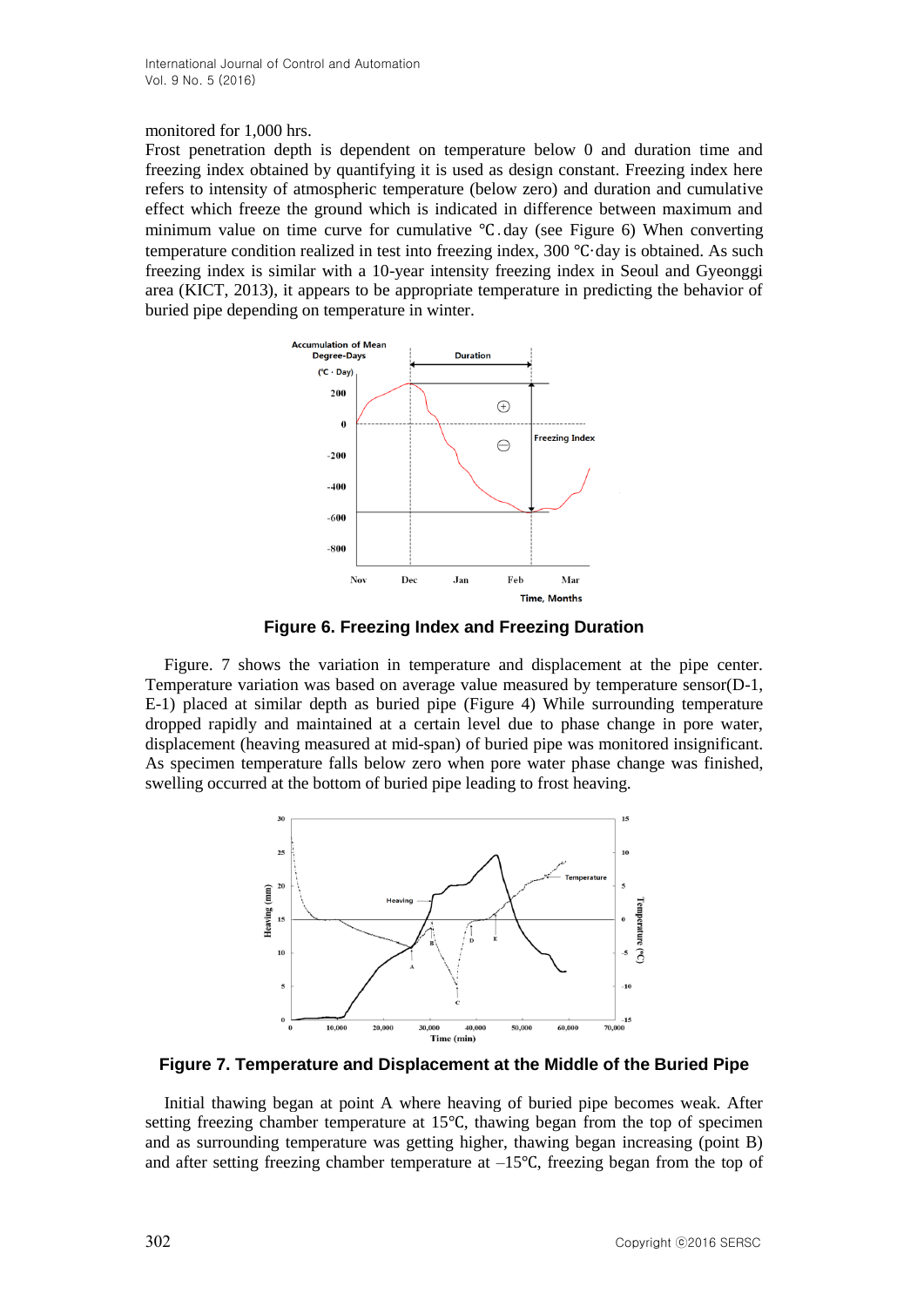specimen and heaving was constrained (point C)After the specimens inside the chamber were all frozen, irrespective of the depth, temperature at the location where heaving was insignificant (point C) was set at  $15^{\circ}$ C to start the  $2^{\text{nd}}$  thawing. While surrounding temperature rose to 0℃, heaving was insignificant but when the temperature was at 0℃ when phase change of pore water started (point D) heaving began occurring significantly around buried pipe and heaving reached to the maximum when phase change of pore water around buried pipe finished (point E) which was attributable to movement of pore water. As specimen on top began thawing, pore water moved to frozen specimen at the bottom of buried pipe, causing continuous freezing and heaving.

In conclusion, strain of buried pipe occurred during freezing in winter but also in spring when air temperature begins rising because of movement of pore water while deep ground was still frozen. In general, rupture to buried pipe was considered to be caused by strain by settlement resulting from ground thawing. Given the rupture in spring is attributable to potential heaving force at the bottom of buried pipe, site investigation seems to be necessary to verify the reliability of the result.

#### **4.2. Shape Estimation of Buried Pipe**

To identify the frost heaving and stress behavior on buried pipe, LVDT was placed at the center of buried pipe to check the displacement and strain gauge was also placed on buried pipe to check if the pipe was displaced.

The equation was developed using the strain of pipe to estimate the upward displacement by heaving as temperature falls which was compared with measured LVDT and bending stress on buried pipe was calculated to identify the plastic strain so as to determine the stability against freezing & thawing cycle of the material.

Finally, frost heaving force on buried pipe due to freezing expansion was calculated by applying strain value which was compared with frost heaving force to verify the reliability of the value from a full scale model test.

#### **4.3. Estimation Equation of Strain of Buried Pipe**

Given the displacement of the girder on which non-uniform distribution load is imposed is occurred in the form of biquadratic function to the length  $(x)$ , displacement  $(y)$ of buried pipe which was fixed at both ends can be assumed as biquadratic polynomial to the length  $(x)$  as Equation 1 below.

$$
y = ax^4 + bx^3 + cx^2 + dx + e
$$
 (1)

Given displacement (y) and deflection angle (y') at both ends of buried pipe are fixed,  $d = e = 0$  and relationship between Equation 2 and 3 are obtained by substituting  $y(0) = y(L) = y'(0) = y'(L) = 0.$ 

$$
y(L) = aL4 + bxL3 + cL2 = 0
$$
 (2)  

$$
y'(L) = 4aL3 + 3bL2 + 2cL = 0
$$
 (3)

To estimate the three coefficients (a, b, c) included in Equation 2 and 3, three or more equations are needed. In this study, two additional equations from the curvature at the span center, besides two equations from displacement deflection angle, were used to estimate the coefficient.

When disregarding the lengthwise variation of flexible beam, curvature of beam  $(k)$  can be approximately estimated as quadric derivative term of vertical displacement.

$$
k' = \frac{y''}{(1 + {y'}^2)^{3/2}} \approx y''
$$
 (4)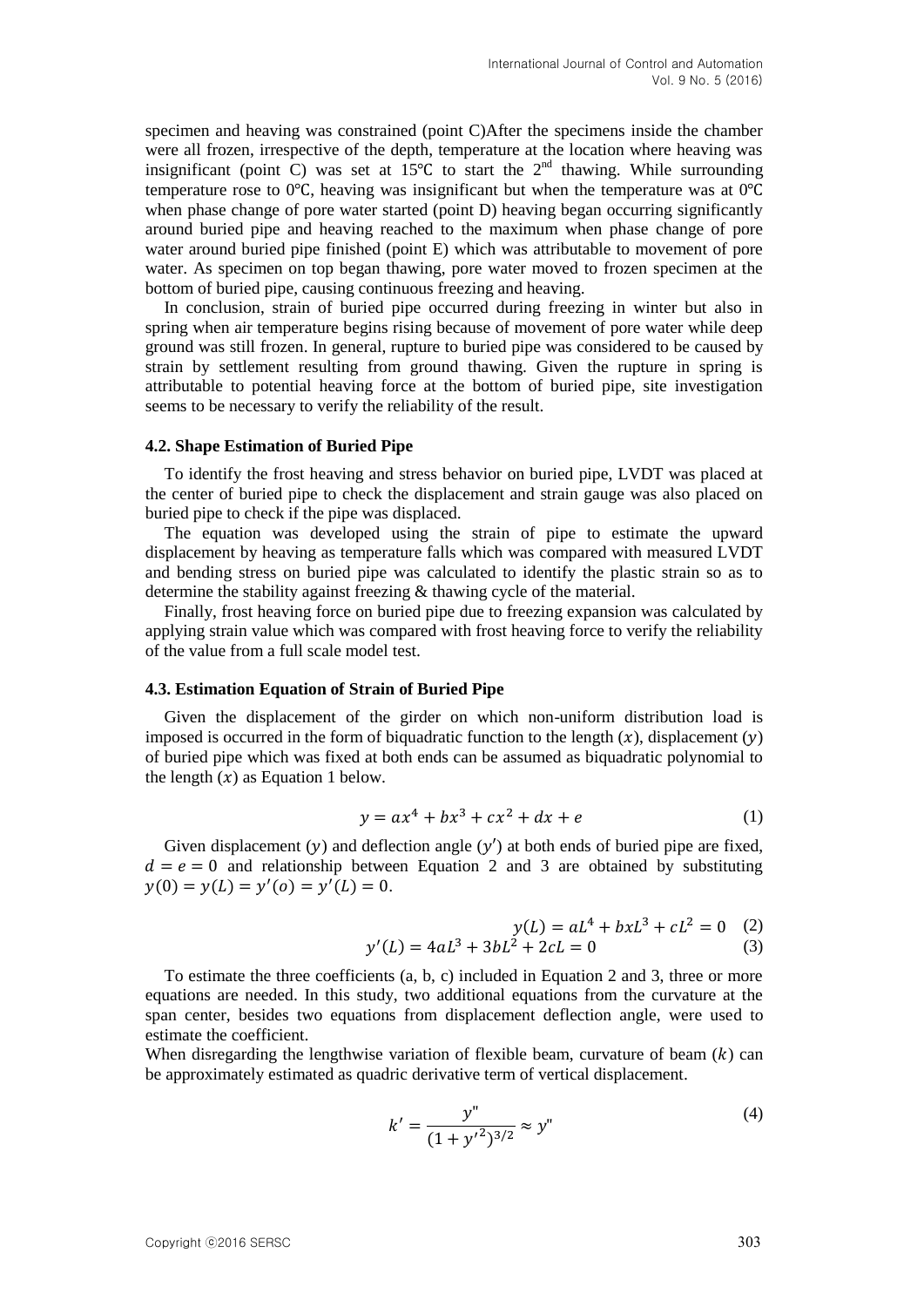International Journal of Control and Automation Vol. 9 No. 5 (2016)

Strain ( $\epsilon_t$ ) on top and at bottom ( $\epsilon_b$ ) by pure bending at the span center of flexible beam could be indicated as Equation 5 and 6.

$$
\epsilon_t = -k(d/2)
$$
  
\n
$$
\epsilon_b = -k(d/2)
$$
\n(5)

Where, d refers to diameter of steel pipe and thus the following equation could be obtained by stain value on top and at bottom from quadric differential equation to Equation 1 and relationship between equation 4, 5 and 6.

$$
y_t'' = 12ax^2 + 6bx + 2c = -2\epsilon_t/d
$$
 (7)

$$
y_b'' = 12ax^2 + 6bx + 2c = -2\epsilon_t/d
$$
 (8)

Strain on top  $(\epsilon_t)$  and at bottom  $(\epsilon_b)$  of steel pipe were calculated by removing temperature effect on gauge and axial strain measured on neutral axis based on values measured op top and at bottom at span center as indicated in Equation 9.

$$
\epsilon_{t,b} = \epsilon_r - \epsilon_g - \epsilon_l \tag{9}
$$

Where,  $\epsilon_t$  or  $\epsilon_b$  are the strain on top and at bottom of steel pipe after removing temperature effect on gauge and axial strain and  $\epsilon_r$  is strain measured by the gauge on top and bottom of the steel pipe and  $\epsilon_q$  is correction value to correct the temperature effect on gauge and  $\epsilon_l$  is axial strain.

 $\epsilon_g$  indicates the gauge value which is getting less depending on temperature and thus correction value was calculated by following equation given on manual.

$$
\epsilon_g = -2.68 \times 10 + 2.42 \times T - 6.16 \times 10^{-2} + 3.93 \times 10^{-4} \times T^3 \tag{10}
$$
  
- 8.68 × 10<sup>-7</sup> × T<sup>4</sup> (*µm/m*)

Axial strain of the pipe  $(\epsilon_l)$  is determined from the mean strain value measured by the gauge on neutral axis at span center of the pipe. Equation 11 to calculate the coefficient value could be obtained from 2, 3, 7 & 8 and coefficient a, b & c could be obtained from equation 12 using the least square technique. Table 4 summarizes the steel pipe data and corrected measured data used for displacement shape estimation in Table 4.

$$
\begin{bmatrix} L^4 & L^3 & L^2 \\ 4L^3 & 3L^2 & 2L \\ 12(L/2)^2 & 6(L/2) & 2 \\ 12(L/2)^2 & 6(L/2) & 2 \end{bmatrix} \begin{bmatrix} a \\ b \\ c \end{bmatrix} = \begin{bmatrix} 0 \\ 0 \\ -\frac{2\epsilon_t}{d} \\ \frac{2\epsilon_b}{d} \end{bmatrix}
$$
 (11)

**Table 4. Specification of Steel Pipe**

| External<br>Diameter<br>(mm) | Thickness<br>(mm | Elastic<br>modulus<br>(GPa) | Length<br>(mm) | Temperature.<br>$^{\circ}$ C)  | Central strain of pipe, $(10^{-6})$ |         |                                        |
|------------------------------|------------------|-----------------------------|----------------|--------------------------------|-------------------------------------|---------|----------------------------------------|
|                              |                  |                             |                |                                | Upper                               | bottom  | neutral<br>ax <sub>1</sub> s<br>(mean) |
| 50                           |                  | 200                         | 1440           | 20 (initial),<br>$-15$ (final) | 4283                                | $-3785$ | 2183                                   |

Displaced shape as a result of applying calculated coefficient value is as Equation 12. Figure 8 shows the comparison between estimation equation of displacement (Equation 12) and displacement measured at both ends and center of the pipe. Displacement at the span center was 20.2mm and the displacement at the span center was 20.9mm indicating 3.3% of error which is considered relatively accurate estimate of displaced shape.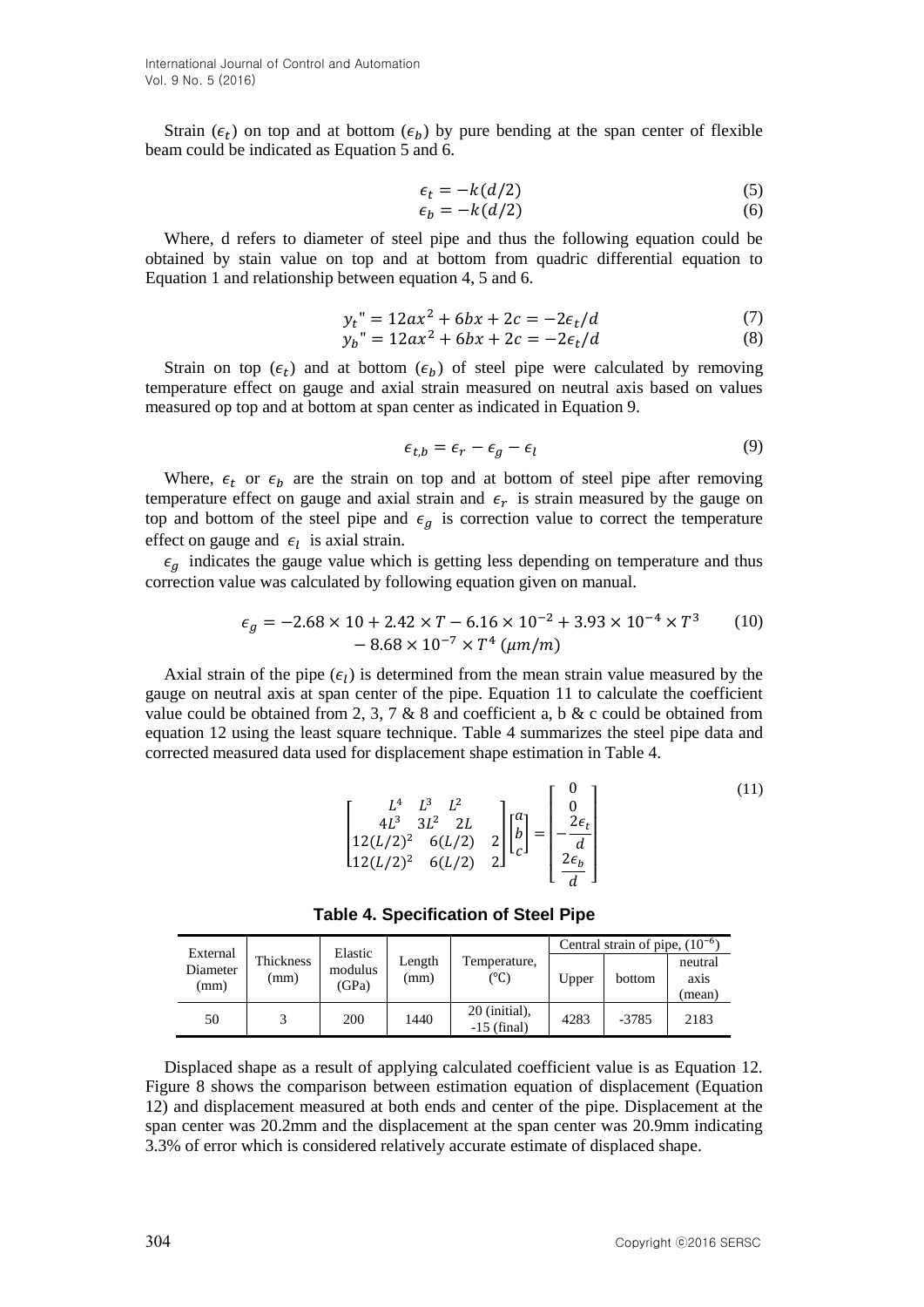As a result of checking maximum displacement at the center, 20.2mm corresponds to 40.4% of pipe diameter 50mm which far exceeds allowable deflection 5% as defined in water pipe design or buried pipe design criteria and is interpreted as performance deterioration or problem with stability.



**Figure 8. Measured and Predicted Displacement of the Buried Pipe**

Bending tensile stress of the top of steel pipe calculated by estimation equation was 805.2 MPa, which was estimated on assumption of linear elastic behavior of steel pipe and indicated the plastic deformation exceeding yield tensile stress (380 MPa) Particularly bending stress of the top of steel pipe was 1242.4 MPa indicating plastic deformation at early stage when considering axial strain  $(2186\mu)$ .

Such result indicated the possibility of the rupture of buried pipe by frost heaving in surrounding ground under same freezing index in Seoul and Gyeonggi area, indicating the need of particular measure to secure the stability against frost heaving.

#### **4.4. Estimate of Heaving Pressure to Buried Pipe**

Estimate was made assuming that heaving pressure working on buried pipe is uniform over entire pipe. Maximum displacement at span center by uniformly distributed load on steel pipe, taking into account of point condition of fixing at both ends, is as Equation 13.

$$
y\left(x = \frac{L}{2}\right) = \frac{\omega l^4}{384EI} \tag{13}
$$

Uniformly distributed load causing deflection measured at span center by frost heaving in Equation 13 was 44.3 N/mm and the heaving pressure calculated in a way of dividing uniformly distributed load by pipe width was 0.886 MPa(886 kPa) and heaving pressure calculated by frost heaving test was 839.1 kPa, which indicated heaving pressures from calculation and test were similar, demonstrating the reliability of the result from a fullscale model test.

# **5. Conclusion**

This study is intended to identify the effect of the stress by frost heaving on rupture or deformation of buried pipe. Frost heaving test also indicated the occurrence of frost heaving in saturated sandy soil and a full-scale model test was conducted to monitor the effect on buried pipe and the result is as follows.

1.As a result of frost heaving test of sandy soil which is considered the non-frost susceptible, frost heaving was monitored under undrained saturated condition. In saturated sandy soil used for the test, swelling in volume was 1,92% and heaving pressure was 839.1 kPa.

2.In general, rupture to buried pipe was considered to be caused by strain by settlement